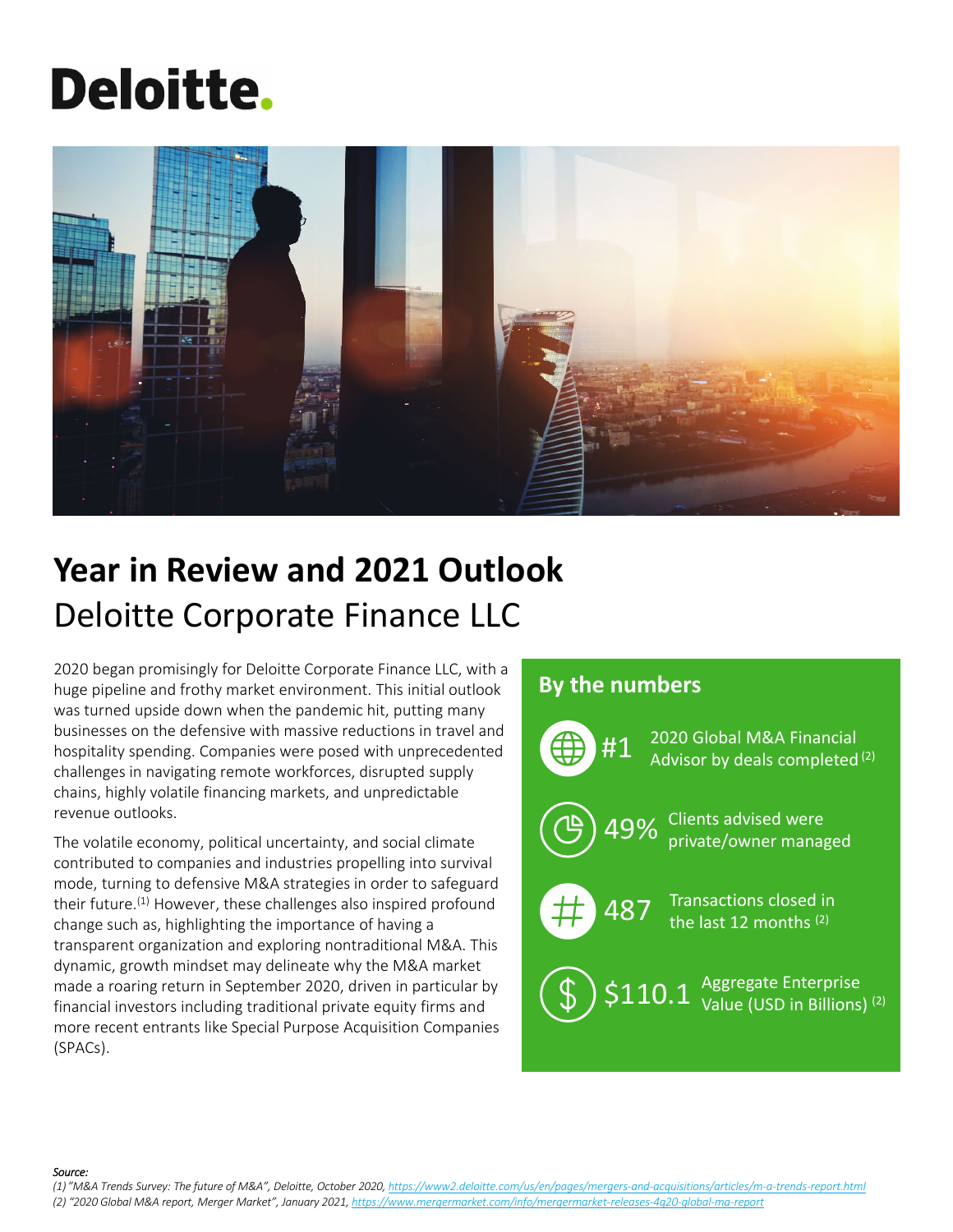The outlook remains promising with 42% of executives polled at US corporations and private equity firms expecting M&A volume to return to pre‐pandemic activity levels within 12 months <sup>(1).</sup>

As we reflect on 2020 and look forward to the future of M&A, we explore the inextricable connection between managing the current challenges of the next "normal" and preparing agilely to succeed in the year ahead.

Surveyed M&A executives indicate that deal making particularly alternatives to "traditional" M&A—will be an important lever as businesses recover and thrive in the post‐COVID economy. Looking ahead, Deloitte Corporate Finance provides insights into how leveraging alternative M&A methods can help clients navigate the crisis, enhance organizational resilience, and pursue new and disruptive growth strategies.

**Representative Deloitte Corporate Finance transactions in 2020 McCoy JDHAT CITY**<br>**RISE** ethos VITAL CARE<sup>\*</sup><br>Home Infusion Services *McCoy NationaLease, Inc.* Digestive Health Associates **SAFETY** *has been acquired by*<br>**GI** Alliance *has been acquired by Undisclosed veterinary provider has completed a majority investment with*  $has been acquired$  *thro* **City Rise, Inc. d/b/a City Rise Safety**  $25$ *multiple transactions by completed a majority recapitalization with an Airoldi Brothers, Inc. has completed a minority recapitalization with a portfolio company of undisclosed private equity group. AIM Leasing Company* CAROUSEL CAPITAL **Lineage**Capital *Brown NationaLease, Inc.*Waud Canital *The undersigned acted as The undersigned acted as The undersigned acted as exclusive The undersigned acted as exclusive financial advisor to the veterinary provider. The undersigned acted as exclusive financial advisor to Vital Care, Inc. The undersigned acted as financial advisor to Digestive Health Associates of Texas. financial advisor to McCoy exclusive financial advisor exclusive financial advisor to Ethos Risk Services, LLC. to City Rise, Inc. NationaLease, Inc.* **Deloitte Deloitte Deloitte** Deloitte. Deloitte. Deloitte. **Deloitte Corporate Finance LLC Deloitte Corporate Finance LLC** e Corporate Fina tte Corporate Fin tte Corporate Financ XX  $\begin{picture}(120,140)(-20,140)(-20,140){\line(1,0){100}} \put(20,140){\line(1,0){100}} \put(20,140){\line(1,0){100}} \put(20,140){\line(1,0){100}} \put(20,140){\line(1,0){100}} \put(20,140){\line(1,0){100}} \put(20,140){\line(1,0){100}} \put(20,140){\line(1,0){100}} \put(20,140){\line(1,0){100}} \put(20,140){\line$ neighborly **DIALEXA Baxters** *a portfolio company of has been acquired by Undisclosed foreign strategic* **has a** *f**ruitt* **Bros** Inc. *has completed a minority buyer has acquired an has completed a recapitalization with* **IP HARVEST** *recapitalization with* Careismatic *undisclosed private operator of* **WELLS FARGO** *a subsidiary of airport retail locations. has acquired* **ALTURUS** *a portfolio company of* **HouseMaster:** *and Private Investors* NEW MOUNTAIN CAPITAL LL *The undersigned acted as exclusive The undersigned acted as The undersigned acted as The undersigned acted as financial The undersigned acted as financial The undersigned acted as exclusive financial advisor to Krazy Kat Sportswear LLC (d/b/a "HealingHands"). financial advisor to private operator. financial advisory to Baxters Food exclusive financial advisor to advisory to Natures Nate's dvisor* to *Neigh Group (North America). Dialexa, LLC* Deloitte. **Deloitte.** Deloitte. **Deloitte.** Deloitte. Deloitte. **Deloitte Corporate Finance LLO**  $\bigcircledR$  $\Delta$ TID **STORAGE SOLUTIONS** *The employees of* **Gray. Hub Folding Box Company, Inc.** GLOBAL TERRASMART. **THIRD**DIMENSION *has been acquired by* NT. *has been acquired by has been acquired by has acquired* **MFG** VESSEL & TANK *has been acquired by*  $\blacktriangle$  $\sqrt{2}$ **GREEN BAY PACKAGING** *and have purchased 100% of Global Vessel* (明 **a** *a a a d company of* Anderson **GIBRALTAR**  $&$  *Tank stock through a newly forme* **MERIT** CAPITAL PARTNERS Dahlen *Employee Stock Ownership Trust The undersigned acted as The undersigned acted as The undersigned acted as The undersigned acted as The undersigned as exclusive financial advisor to Global Vessel and Tank, LLC The undersigned is acting as exclusive financial advisor to Hub Folding Box Company, Inc. exclusive financial advisor to TerraSmart LLC financial advisor to Gray, Inc. financial advisor to Third Dimension, Inc. exclusive financial advisor to Storage Solutions, Inc.* **Deloitte Deloitte. Deloitte. Deloitte** Deloitte. **Deloitte Corporate Finance LLC Deloitte Corporate Finance LLG** Deloitte Corporate Finance LLC **Deloitte Corporate Finance LLC** Deloitte Corporate Finance LLC **Deloitte Corporate Finance LLC** SIC DREW FOAM MILL Pioneer **P** Prodigy **BITCOIN DEPOT** ROCK **SO LIGHTWAVE** COMPANIES, INC. *a portfolio company of* **Great Mill Rock LLC dba: Mill Rock Capital** 體 **Lux Vending LLC (d/b/a Bitcoin Depot)** *has been recapitalized has completed a Series B financing has acquired of CAD \$159 million with (a portfolio company of Branford Castle, L.P.) has been acquired by has completed a recapitalization. has acquired* **TPG & CBGF**  $\operatorname{WC}$ *The undersigned acted as Financial Advisor* PILKINGTON *exclusive financial advisor to Bitcoin Depot. The undersigned acted as* **WYNNCHURCH** *The undersigned acted as The undersigned acted as financial advisor to Mill Rock Capital The undersigned acted as financial advisor to Pioneer Metal Finishing, LLC exclusive financial advisor The undersigned acted as exclusive financial advisor to Drew Foam Companies, Inc. financial advisor to Prodigy to PS Lightwave, Inc, Education Inc.* Deloitte. **Deloitte. Deloitte. Deloitte** Deloitte. Deloitte. **Deloitte Corporate Finance LLC Deloitte Corporate Finance LLC Deloitte Corporate Finance LLC Deloitte Corporate Finance LLC Deloitte Corporate Finance LLC**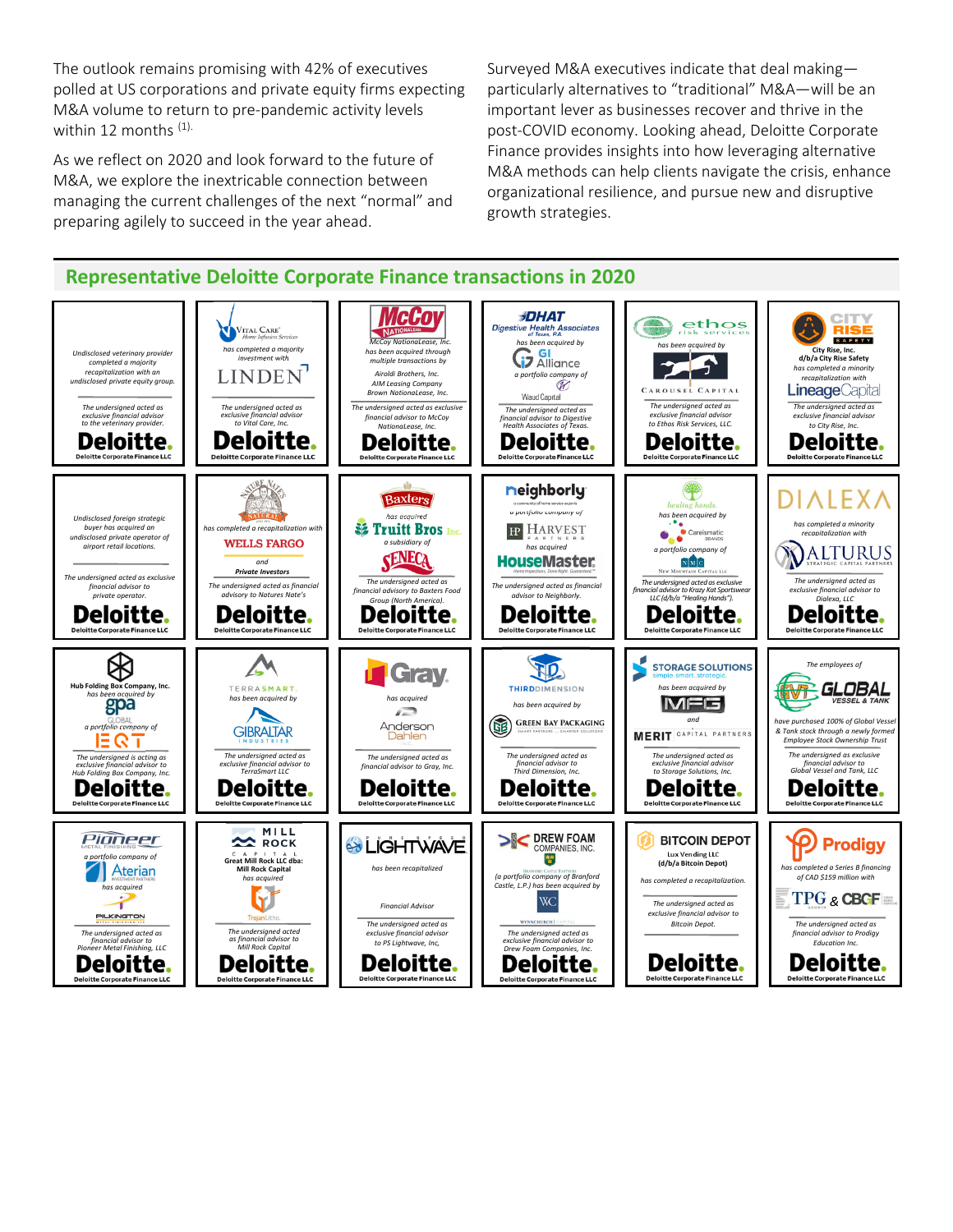## **Outlook for 2021**

As Deloitte Corporate Finance looks forward to the 2021 M&A outlook, it is on the heels of a roaring recovery in M&A over the past six months. According to Mergermarket<sup>(3)</sup>, while the drop from Q1 2020 to Q2 2020 in deal activity was approximately 65%, the full year ended down approximately 15% in terms of deal volume, and 21% in terms of deal value. Driving the increase during Q3 and Q4 were deal‐friendly attributes in many categories: interest rates, stock market pricing, private equity firms and dry powder, and stimulus packages with related liquidity. In addition, many private business owners looked to accelerate M&A processes that they were considering over the next 24 months, driven by proposed changes to capital gains taxes under the Biden administration.

As 2021 begins, many firms are recognizing that they need to adapt to the next normal. The pandemic has caused a shift in spending patterns, favoring companies that focus on virtual consumerism (e‐commerce, no‐contact purchases, digital, etc.). This trend in turn is driving a promising outlook for those companies that have remained flat or grown through the pandemic, with 42% of executives polled at US corporations (1) and private equity firms expecting M&A volume to return to pre‐COVID‐19 activity levels within 12 months.

Finally, many of the hurdles that had to be overcome to complete deals at the start of the pandemic have been turned into advantages. The inability to meet in‐person has led to quicker turnaround for management meetings, site visits have been supplemented with drones and alternative technology, and stimulus programs and lower than expected bankruptcies have reopened the lending markets. While there is an expectation that there will continue to be a volatile economic, political, and social backdrop for the foreseeable future, many strategics and private equity firms are finding creative ways to deploy capital and align themselves for emerging macroeconomic trends.

### **Industry outlook**



**Life Science & Health Care**

Beginning in March 2020, COVID‐19 triggered significant volume declines in elective procedures that did not rebound until Q4 2020.<sup>(4)</sup> Nevertheless, healthcare M&A activity and valuation multiples have been robust, returning to pre‐ pandemic levels.

Accelerated momentum continues for telehealth and digital health solutions as the patient‐provider relationship evolves due to convenience and a lower cost setting outside the acute arena. At its Q2 peak, telehealth solutions were utilized for ~50% of telehealth eligible encounters. Since, telehealth visits have steadied at 11% of eligible visits -- more than 10x prepandemic levels.(5) We view this accelerated adoption as a long‐term, normalized trend.

In parallel, the pandemic has hastened the transition of care into the home setting. After its Q2 2020 dip<sup>(6)</sup>, home-based care such as home health, home infusion, hospice, and personal care quickly recovered and has sustained pre‐COVID levels.

Inside the hospital, evaporation of elective surgeries, increased length of stay, and a case mix skewed toward lower margin procedures all contributed to significant pressure on hospital finances. The Coronavirus Aid, Relief, and Economic Security (CARES) Act provided a needed lifeline. However, over the long term, we expect the pandemic will drive, and possibly accelerate, the consolidation of systems nationally.

Longer term, the dynamic nature of the Life Sciences and Health Care (LSHC) industry will likely continue to drive M&A. Ultimately, services in and around LSHC are essential to the well‐ being of the population, with the digital transformation being a critical piece in the paradigm shift toward value‐based care. US health care spend reached \$3.8 trillion or 17.7% of Gross Domestic Product.<sup>(7)</sup> Efficiencies should be found to enable longterm economic sustainability. These forces catalyze capital deployment which typically leads to consolidation. Our view remains that further M&A activity will continue in areas such as:

- Home health and personal care
- Hospitals
- Ambulatory and outpatient clinics
- Physician groups
- Animal health
- Healthcare information and technology
- Medical distribution and equipment
- Pharmaceutical manufacturing, outsourcing and services

*Source: (3)"2020 Global M&A report", Merger Market, January 2021,*

<u>https://www.mergermarket.com/info/mergermarket-releases-4q20-global-ma-report</u><br><sup>(4)</sup> "Elective surgery volume near normal in late July, analysis finds", Healthcare *Financial Management Association, July 2020,*

*https://www.hfma.org/topics/news/2020/07/elective‐surgery‐volume‐near‐ normal‐in‐late‐july‐‐analysis‐finds.html*

*(5) "Six Month Update: National Patient and Procedure Volume Tracker, Strata Decision Technology", September 2020, https://www.stratadecision.com/wp‐ content/uploads/2020/09/6‐Month‐Summary\_National‐Patient‐and‐Procedure‐ Volume‐Tracker‐and‐Report\_FINAL.pdf*

*(6) "COVID‐19 Shocks The US Health Sector: A Review Of Early Economic Impact", Health Affairs, December 2020,*

*https://www.healthaffairs.org/do/10.1377/hblog20201214.543463/full/ (7) "National Health Expenditure Data", Centers for Medicare & Medicaid Services, January 2021,*

*https://www.cms.gov/Research‐Statistics‐Data‐and‐Systems/Statistics‐Trends‐and‐ Reports/NationalHealthExpendData/NationalHealthAccountsHistorical#:~:text=U.S.%20he alth%20care%20spending%20grew,spending%20accounted%20for%2017.7%20percent*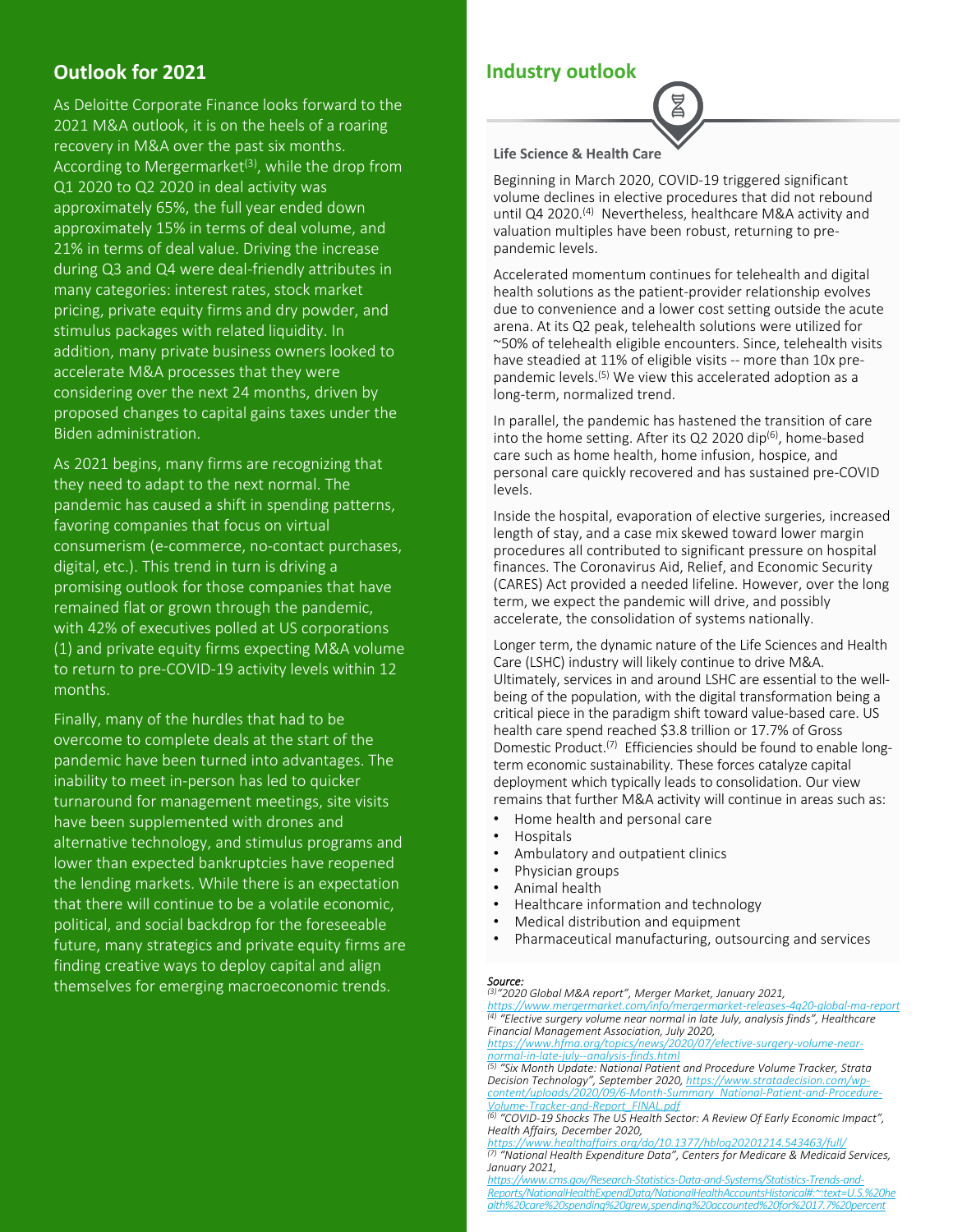#### **Business and Financial Services**

Buyers are looking for differentiation through technology and the readiness of management teams to evolve with the increasing need for security and automation.

Fragmented segments continue to consolidate. Small business owners increasingly need to either invest in technology and infrastructure to serve clients, making strategic alternatives necessary and comparatively attractive.

Private equity groups continue to gravitate toward companies in niche segments with recurring revenue, strong and expanding margins, and compelling acquisition pipelines.

Strategic buyers continue to acquire where they can create cross selling opportunities and integrate nimble, innovative ways of doing business.

In 2020, strong business performance was highly correlated with nimble operations and leadership teams. Winning attention from investors were specialized industry players with the scale and infrastructure to manage the unknown with the smaller operations playing catch up.

#### **Technology, Media & Telecommunications**

*Automation/Artificial Intelligence (AI)/Machine Learning (ML)* Automation, AI, and ML are some of the biggest technology trends; during 2021, they will likely become some of the most valuable tools to quickly and accurately interpret information. The volume of data being generated and collected on all aspects of the economy will continue to increase. AI/ML algorithms will become better informed and increasingly sophisticated in their problem solving. Beyond mission critical applications, human‐oriented and human‐driven workflows are being automated at a rapid clip.

*Mobile Commerce & Ad Tech* The shift of consumers using their smartphones to search for and make purchases rather than switching to a computer will likely continue to increase. Moreover, with increased use of smartphones, they have become ideal tools for targeted and personalized advertising – technology companies will likely continue to create business opportunities in this ecosystem.

#### *Enterprise Apps*

With both consumer and enterprise applications generating more integrations and application programming interface (API) connectivity, we expect to see more enterprise integrations borrowed from mainstream consumer tech, such as push notifications, voice search options, and intelligent suggestions from AI/ML algorithms.

#### **Consumer**

COVID‐19 drove a ~5 year acceleration in the expected E‐commerce share of grocery sales, rising to more than 10%.(8)A We expect new shopping habits to endure even as vaccine distribution begins. Beneficiaries of the new economic climate will likely be retailers with strong E‐Commerce platforms, grocery delivery businesses, and brands with developed Direct to Consumer (DTC) strategies. Well‐ capitalized Consumer Packaged Goods (CPGs) will continue to seek acquisitions of strong DTC brands.

Due to gym and other non‐essential business closures, fitness out of the home has largely replaced group exercise. This will likely persist in 2021 and benefit companies and products that allow users to exercise by themselves while still connecting with instructors or others that aren't co‐ located.

Plant‐based foods continue to grow in popularity. More than 50% of consumers have tried plant‐based meat and oat milk has experienced the fastest growth of any food category, at more than 200%, according to Nielsen. <sup>(8)B</sup> Investment capital continues to flood into the plant‐based nutrition space.

Mission‐driven businesses continue to attract interest from both private equity and strategic acquirors. According to a recent Wunderman Thompson survey, 85% of Gen Z consumers believe brands should be about something more than profit(8)C.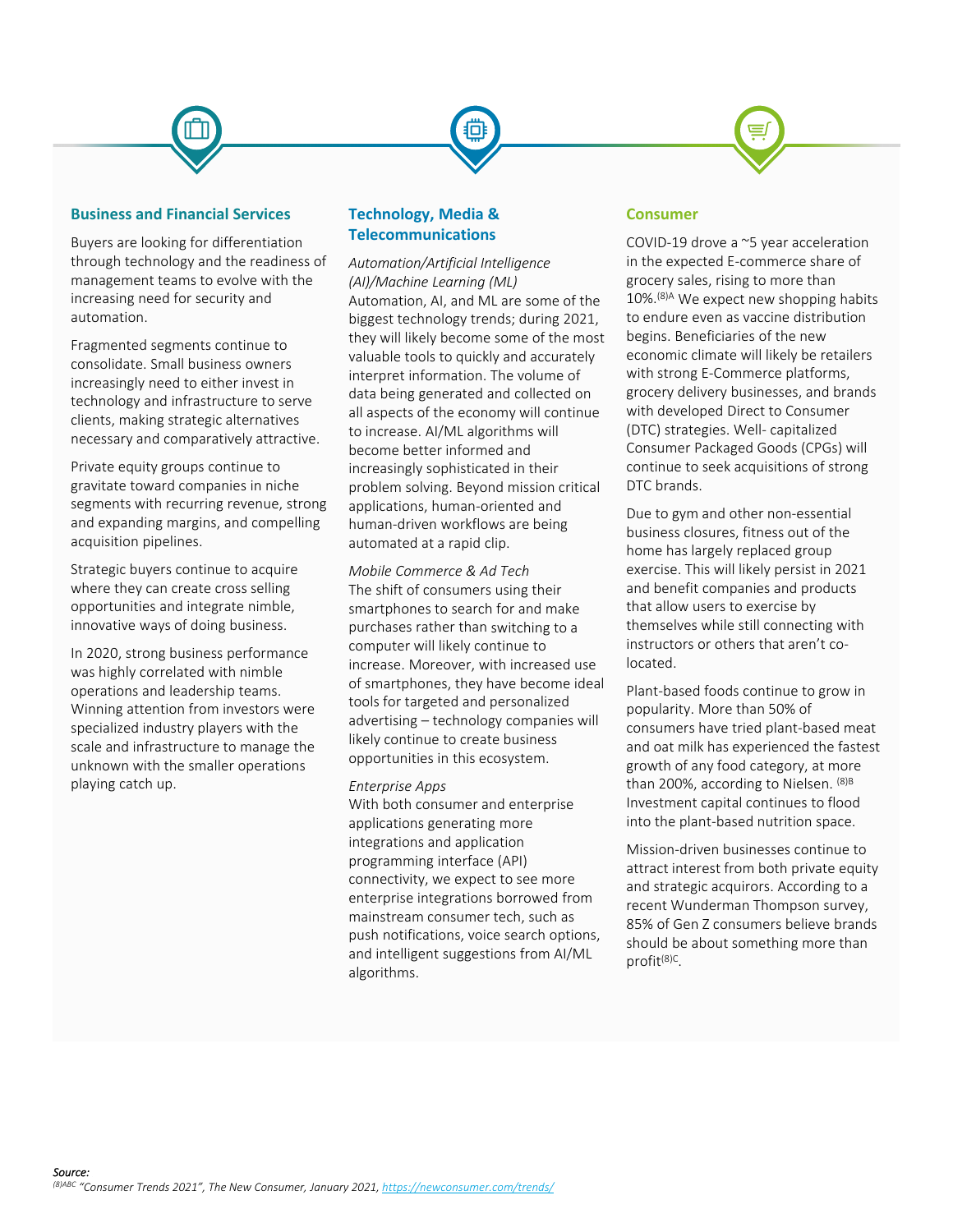

#### **Industrials**

2021 indicates strong investor interest in growth capital opportunities and partnering with business owners that have the ability to take advantage of the current economic environment to grow.

Large industrial companies remain active in M&A, but largely focused on highly strategic investments and portfolio realignment. Private equity groups are also showing a high level of interest, similar to pre‐COVID levels.

Generally, it appears that strategic acquirors are more open to share strategy and thought process than previously. This may provide opportunities to discuss specific acquisition ideas before a seller makes a decision on how and when to go to market.

Many industrial sectors slowed in early Q2 2020 and while some sectors have ramped back up with notable resiliency or were unaffected, others have experienced a slower recovery. We are continuing to see a focus on a firm's operational agility and a material emphasis being placed on a firm's ability to forecast with quality and accuracy.

#### **Private Equity**

Private Equity Groups continue to sit on an unprecedented amount of dry powder<sup>(9A)</sup>, which they will need to deploy in the coming year in order to fulfill limited partnership commitments. We expect this dynamic will drive strong buyout activity through 2021.

While many sponsors did finish the year with a healthy number of acquisitions completed, most preferred to deploy capital though add‐on acquisitions rather than platform investments. In 2020 add‐ons accounted for 72.5% of all buyouts(9B). We believe Private Equity groups will look to deploy more capital in platform companies through 2021.

Due to a competitive deal making environment and a scarcity of high‐quality pandemic resistant companies for sale, we believe median valuation multiples will remain elevated, driven by frothy valuations in the Technology and Consumer sectors. In 2020, valuations for Private Equity buyouts in the Consumer sector posted an annual increase in valuations of 95%(10).

In addition to elevated valuation multiples, Private Equity Groups are differentiating themselves through highly developed sector thesis, streamlined diligence processes, and aggressive timelines from bid to close.

Given many transactions were put on hold in 2020, we expect to see an increased level of Private Equity exit activity, specifically in the Business Services, Consumer, Healthcare, and Technology sectors.